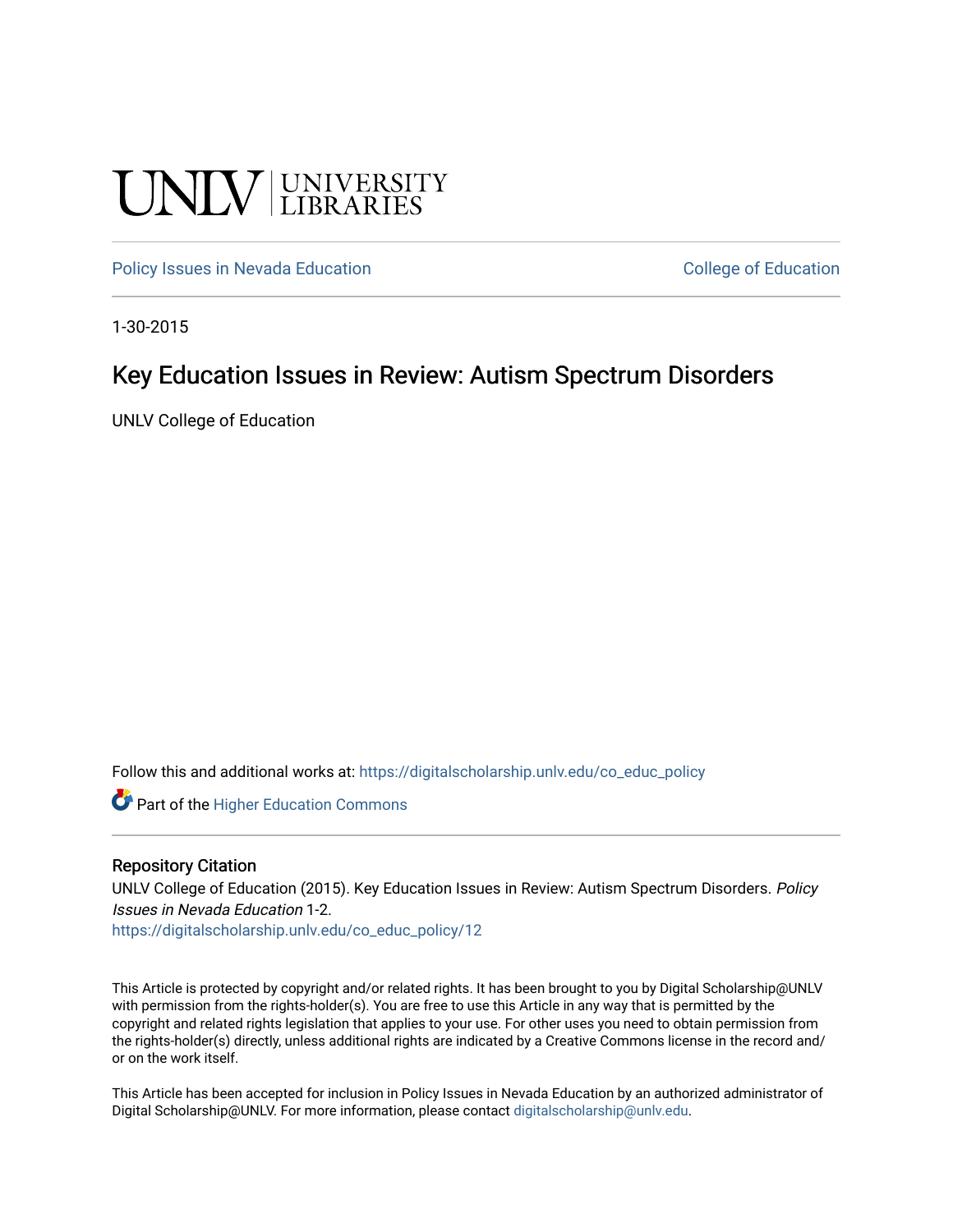# S

### **Key Education Issues in Review: Autism Spectrum Disorders**

#### **Introduction**

Autism Spectrum Disorder (ASD) is a developmental disability affecting 1 in 68 children in the United States. Individuals with ASD struggle with communication, behavioral, and social skills. The demands of addressing ASD present a significant challenge to Nevada; however, the challenges associated with inaction are much higher. Lack of access is the most critical issue facing families today. Without treatment, most individuals with ASD will require high levels of support throughout their lives at a high cost to families and society.

#### **Nevada's Facts and Statistics**

- Nevada Early Intervention Services diagnosed 127 children with ASD in fiscal year 2014.
- 6,217 children between 3 and 22 years are identified as having ASD by the Nevada Department of Education (NDE).
- These numbers do not include adults over 22, as there are not adequate data systems to monitor that population.
- As of December 2014, the Autism Treatment Assistance Program is currently serving 428 children, but its waitlist is over 400.
- An estimated 709 children with ASD will graduate from high school between 2015 and 2020. A majority of these young adults will require life-long services.
- An additional 1,883 children with ASD will graduate high school between 2021 and 2025.

#### **U.S. Facts and Statistics**

- The Centers for Disease Control estimates autism prevalence at 1 in 68 children.
- Current prevalence represents a 30% increase over 2012.
- Parent-reported ASD in school age children is as high as 1 in 50.
- ASD is five times more likely to affect boys than girls.

#### **Nevada's Recent Actions To Date**

- Passage of AB 162, which requires insurance policies to offer coverage for ASD services.
- Passage of SB 359, which requires early intervention to perform screening for ASD as recommended by the American Academy of Pediatrics.
- Passage of AB 316 and AB 345, which established the Autism Treatment Assistance Program within Nevada's Aging and Disability Services Division.

#### **Considerations for Future Directions**

ASD presents a pressing and growing challenge for Nevada. While there are many issues and interests to be taken into account, a targeted and pragmatic approach to addressing the needs of individuals with ASD will produce the greatest benefit. This approach should ideally focus on five initiatives:

- Ensure accurate screening and assessment of young children.
- Provide immediate access to appropriately intensive, evidence-based intervention services.
- Increase the number of qualified professionals serving Nevadans with ASD.
- Reduce financial barriers to treatment by maximizing access to Medicaid and private insurance funding to offset state program funding.
- Create a state-level office to coordinate and streamline access to services across the life span.